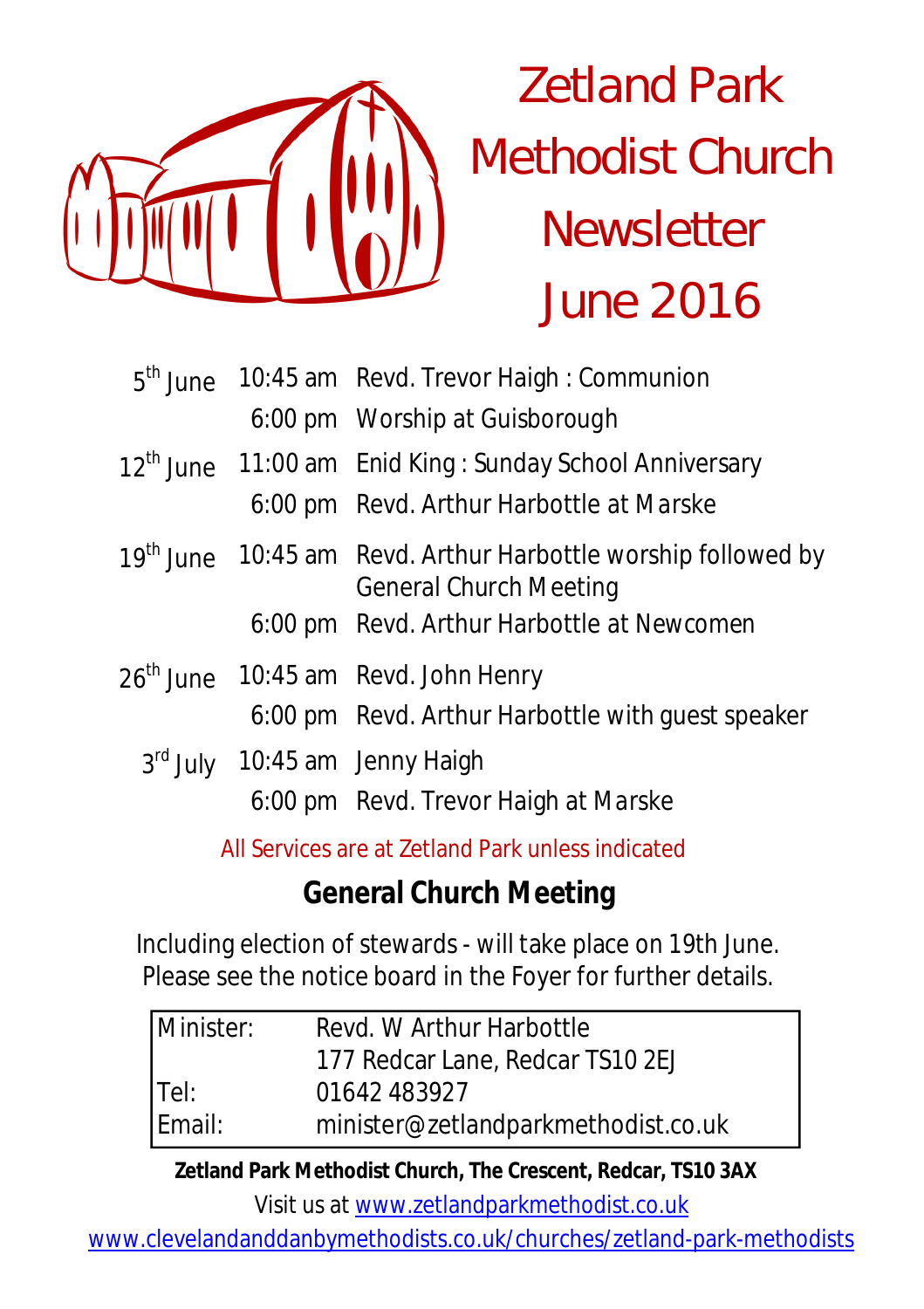Methodists and racecourses don't naturally go together in my mind, but an opportunity has arisen for a connection to be developed in Redcar!

Some months ago Redcar Racecourse approached a Churches Together group in Ryedale who do Chaplaincy work at three Racecourses in their area, asking if they could do likewise here. I was contacted as it is clear we are well out of the operating area of the Ryedale group. However, it is also clear that this sort of Chaplaincy work is not one that anyone locally had experience of. And so a couple of the group from Ryedale came up to Redcar on Easter Saturday for the first race meeting of the year and twice since, and I joined them for one day. The presence of Chaplains is an expression of a Christian care in a workplace for some and a place of leisure for others. Peter, who I accompanied for the day, engaged with Trainers, Owners, Jockeys, Racecourse Officials (ie security, Stewards, organisers, groundsmen) and catering outlets in the morning and then the public who attend the races in the afternoon - amongst whom were several families, which really surprised me. Clearly Peter was known to and recognised by many folk in the morning because he meets them regularly at different Racecourses he attends as Chaplain. But he will equally happily engage with people in the grandstands in the afternoon between the races and, a bit like the Redcar Beacons who support folk in need of a bit of support in the town centre late at night, the Chaplains are quite happy to offer support for those for whom the races have become all a bit too much!

Now, and here we come to the crunch, the Ryedale group have committed to attending races in Redcar this season, but would like to train up local Christians to take over next season. So the opportunity exists to work alongside experienced Chaplains for the remainder of this season and to receive training by them. So, all we need is volunteers! Lots of folk told me how impressed they were with the work of the Redcar Beacons but didn't feel they could manage with being out and about into the early hours of the morning. Well here is a chance for similar caring in the community during the hours of the day when most of us do feel more comfortable being out and about! One word of warning though - being on your feet from 10 am to 5 pm, albeit with breaks for coffee and lunch, is quite tiring, though with enough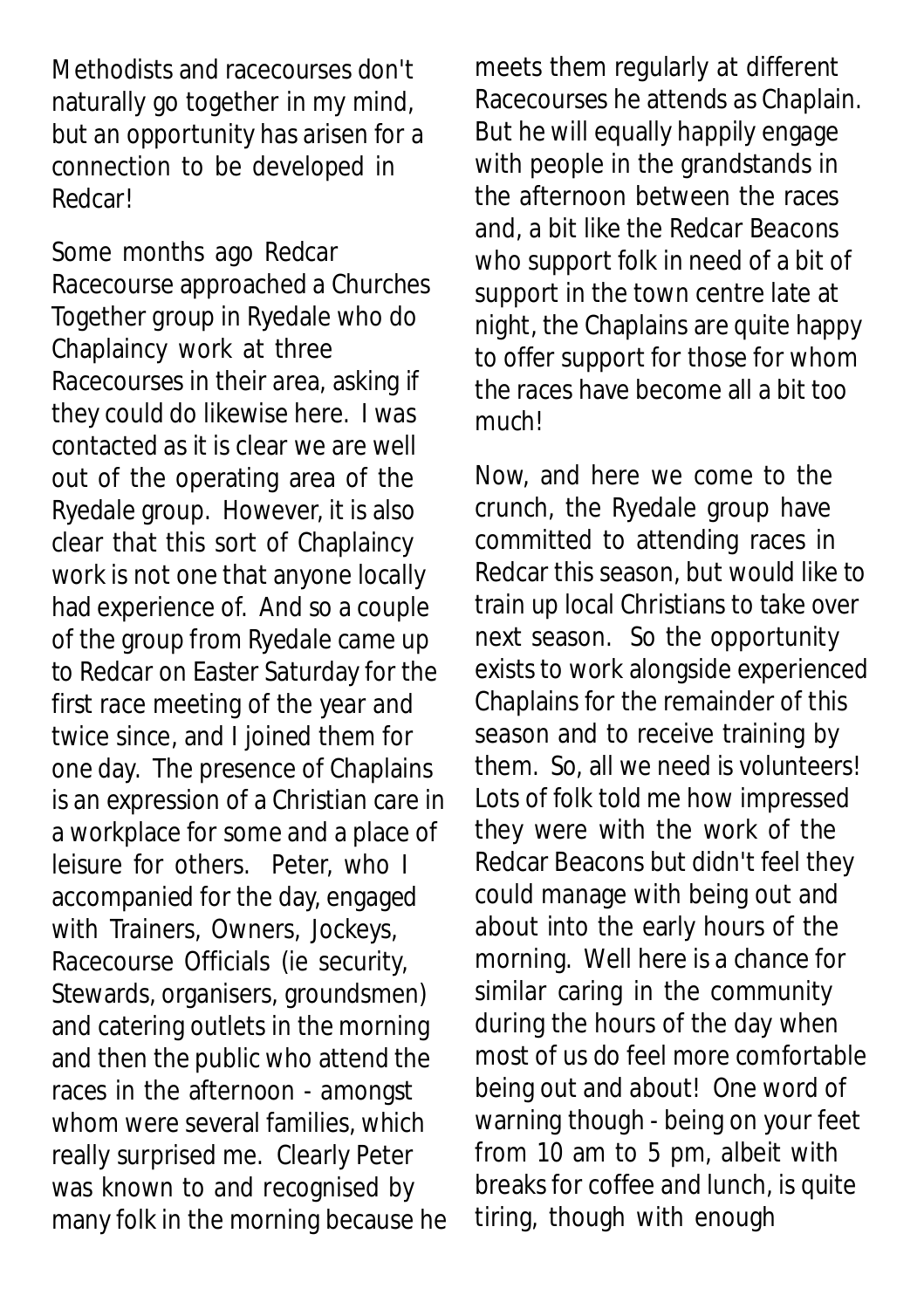volunteers we could easily split the day into two 'shifts'.

If you are interested to know more please have a word with me. We can then get the Ryedale folk up to talk to us about the work and arrange opportunities to 'try it and see'. Arthur

| <b>Future Events</b>          |                      |                                                           |  |  |
|-------------------------------|----------------------|-----------------------------------------------------------|--|--|
| Saturday June 4 <sup>th</sup> | $10:00 -$<br>12 noon | For Network, Coffee morning with<br>Bacon or Sausage buns |  |  |
| Saturday July 30th            | $4-6$ pm             | Afternoon Tea with Barrie at the Piano                    |  |  |
| September 3rd Saturday        | $10:00-$<br>11:30am  | Coffee morning for Smiles                                 |  |  |
| Monday September 26th         | 6:00 <sub>pm</sub>   | Harvest Supper with entertainment                         |  |  |

#### **OPEN THE BOOK**

A group of us have been taking the Bible Society's Open the Book into three local schools and are sharing Bible stories with the children there. It is an interactive scheme with dressing up, both adults and children. It's great fun. Feel free to join us if you are passionate about sharing the Bible with the young and would like to read the stories or take part in some simple presentation of the stories. There is no age limit and many elderly people are enjoying the experience up and down the country. Come and join us. It will be good to have you on board.

See Lynn King for further details.

## **Power Praise**

at Marske Methodist Church An hour of worship with mainly contemporary songs in a café style setting. Second Tuesday of each month.  $7$ pm  $12<sup>th</sup>$  June

The charity concert in aid of Zoë's Place at Marske on 7th May was a huge success and over £500 was raised to support the work of the hospice in Middlesbrough.

## **Circuit Prayer Meeting**

Saturday 4<sup>th</sup> June 8:30am - 9:30 am at **Glaisdale Head**

Saturday 2<sup>nd</sup> July 8:30am - 9:30 am at **Skelton**

#### **Prayer and Meditation**  No meeting in June

See Lynn King for further information